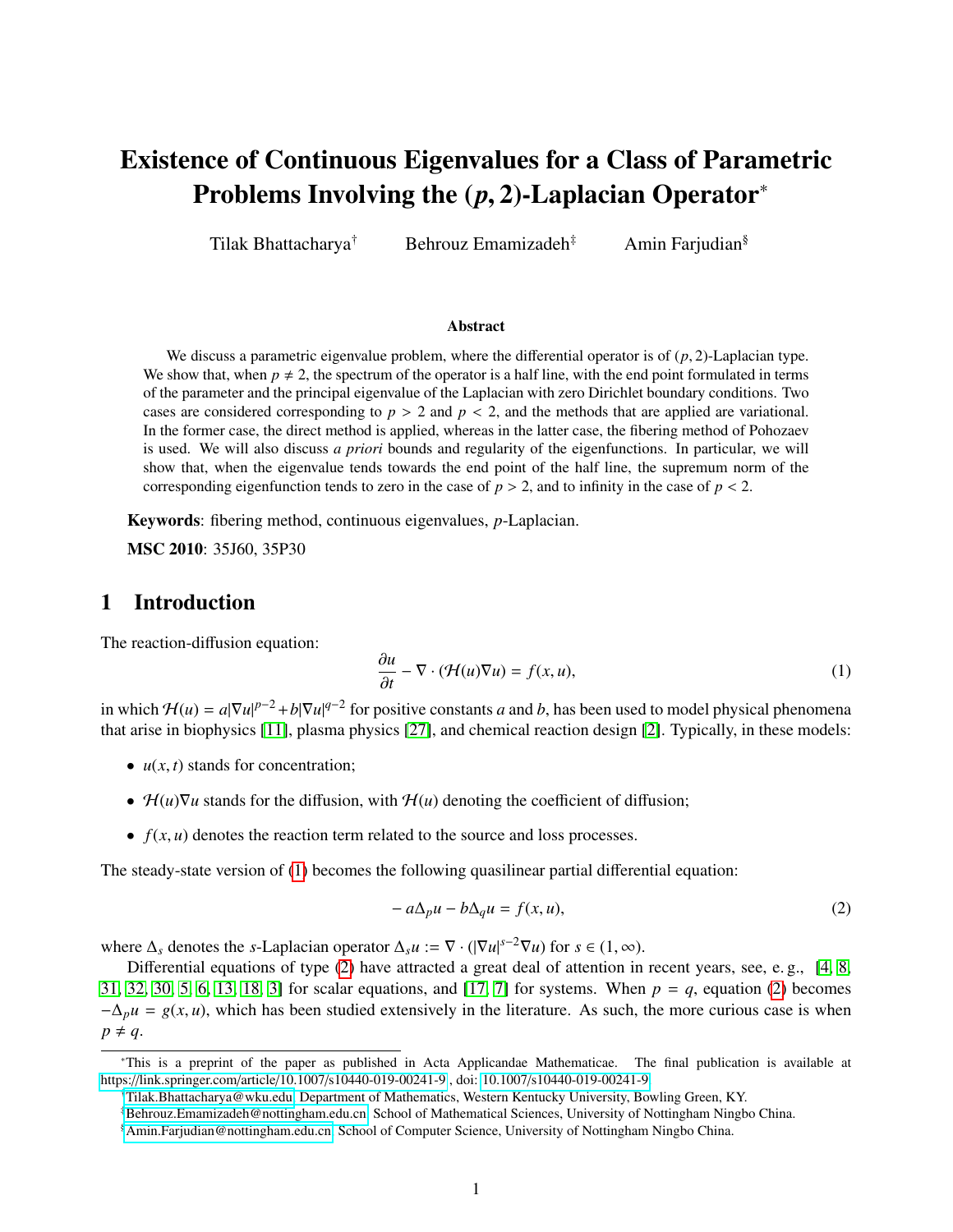Figueiredo [\[12\]](#page-12-5) has studied a differential equation of the following type:

<span id="page-1-0"></span>
$$
-\nabla \cdot \left(\mathcal{A}(|\nabla u|^q)|\nabla u|^{q-2}\nabla u\right) = h(x, u), \quad \text{in } \mathbb{R}^n,
$$
\n(3)

where the function  $\mathcal{A}: [0, \infty) \to [0, \infty)$  satisfies certain growth conditions, and shown that the equation has positive solutions. A particular choice of  $\mathcal A$  which conforms to the required constraints is:

<span id="page-1-2"></span>
$$
\mathcal{A}(\xi) = b + a \xi^{\frac{p-q}{q}}, \quad q < p, \quad a, b \in \mathbb{R}^+.
$$
\n<sup>(4)</sup>

Substituting  $\mathcal{A}(\xi)$  in [\(3\)](#page-1-0) yields [\(2\)](#page-0-1). In particular, when  $a = b = 1$ , we get:

<span id="page-1-1"></span>
$$
-\Delta_p u - \Delta u = h(x, u). \tag{5}
$$

The differential operator <sup>−</sup>∆*p*−<sup>∆</sup> in [\(5\)](#page-1-1) is called the (*p*, 2)-Laplacian. Recently, in a series of papers, equation [\(5\)](#page-1-1) has been investigated for  $p > 2$ , under the boundary condition  $u = 0$ , and the assumption that  $\Omega \subset \mathbb{R}^n$  is<br>a bounded  $C^2$  domain. In [23], the authors impose certain conditions on the reaction term  $h(x, u)$  to make a bounded  $C^2$  domain. In [\[23\]](#page-12-6), the authors impose certain conditions on the reaction term  $h(x, u)$  to make equation [\(5\)](#page-1-1) resonant at  $\pm \infty$  and zero. Using variational methods and critical groups, they obtain existence and multiplicity results. In [\[14\]](#page-12-7), the authors consider the case with a reaction term  $h(x, u)$  which is superlinear in the positive direction (without satisfying the Ambrosetti-Rabinowitz condition) and sublinear resonant in the negative direction. They apply Morse theory and variational methods to establish existence of at least three non-trivial smooth solutions. In [\[22\]](#page-12-8), the authors consider [\(5\)](#page-1-1) when the reaction term takes the following form (see also [\[21\]](#page-12-9)):

$$
-\Delta_p u - \Delta u = \lambda |u|^{p-2}u + f(x, u), \quad \text{in } \Omega.
$$

Here  $\lambda > 0$  is a parameter, and the function  $f(x, u)$  is a Caratheodory perturbation. They obtain existence and multiplicity results in the case of  $\lambda$  being near the principal eigenvalue  $\hat{\lambda}_1$  of the *p*-Laplacian operator relative<br>to  $W^{1,p}(\Omega)$ . Finally, we mention [1] in which the authors consider (A) with  $a = 1$ ,  $b = \mu > 0$ , to  $W_0^{\{1,p\}}(\Omega)$ . Finally, we mention [\[1\]](#page-11-7), in which the authors consider [\(4\)](#page-1-2) with  $a = 1, b = \mu \ge 0$ , and  $q = 2$ . In this case, equation [\(3\)](#page-1-0) becomes  $-\Delta_p u - \mu \Delta u = h(x, u)$ . They use variational methods and Morse theory to prove two multiplicity results providing precise sign information for all the solutions (both constant sign and nodal solutions).

Using critical point theory, truncation and comparison techniques, and Morse theory, Papageorgiou and Rădulescu [\[20\]](#page-12-10) proved multiplicity results for [\(5\)](#page-1-1) for both  $p > 2$  and  $p < 2$ . In the latter case, they also used the Lyapunoff-Schmidt reduction method, together with certain conditions on the reaction term  $h(x, u)$ ,

In the current paper, we are interested in the case when  $p \in (1, \infty) \setminus \{2\}$ ,  $a = t, b = 1 - t, q = 2$ , in [\(4\)](#page-1-2), and  $h(x, u) = \lambda u$  in [\(3\)](#page-1-0), where  $t \in [0, 1]$ , and  $\lambda$  is unknown. In this setting, the differential operator turns into a *convex* combination of  $-\Delta_p$  and  $-\Delta$ , and induces a class of parametric eigenvalue problems:

<span id="page-1-3"></span>
$$
\begin{cases}\n-t\Delta_p u - (1-t)\Delta u = \lambda u, & \text{in } D, \\
u = 0, & \text{on } \partial D,\n\end{cases}
$$
\n(6)

in which,  $D \subseteq \mathbb{R}^n$  is a smooth bounded domain.

We will show that the set of eigenvalues of [\(6\)](#page-1-3) is continuous for  $t \in (0, 1]$ . In fact, if  $\lambda_1$  is the first eigenvalue of  $-\Delta$ , then we will prove that the spectrum of [\(6\)](#page-1-3) is the interval  $((1 - t)\lambda_1, \infty)$ , even when *t* is very close to zero. This result is quite intriguing because when *t* approaches zero, the differential operator:

$$
\mathfrak{C}_t := -t\Delta_p - (1-t)\Delta
$$

approaches −∆. Recall that the spectrum of the Laplacian is a discrete set:

$$
\sigma(-\Delta) = \{\lambda_j \mid j \in \mathbb{N}\}, \text{ where } \lambda_1 < \lambda_2 \leq \lambda_3 \leq \lambda_4 \leq \cdots \to \infty.
$$

In other words, when the convex parameter *t* moves from 1 to 0 in the interval [0, 1], the spectrum  $\sigma(\mathfrak{C}_t)$  will keep containing the interval  $[\lambda_1, \infty)$  until *t* takes the exact value 0, at which point  $\sigma(\mathfrak{C}_t)$  collapses into the discrete set  $\sigma(-\Delta)$ .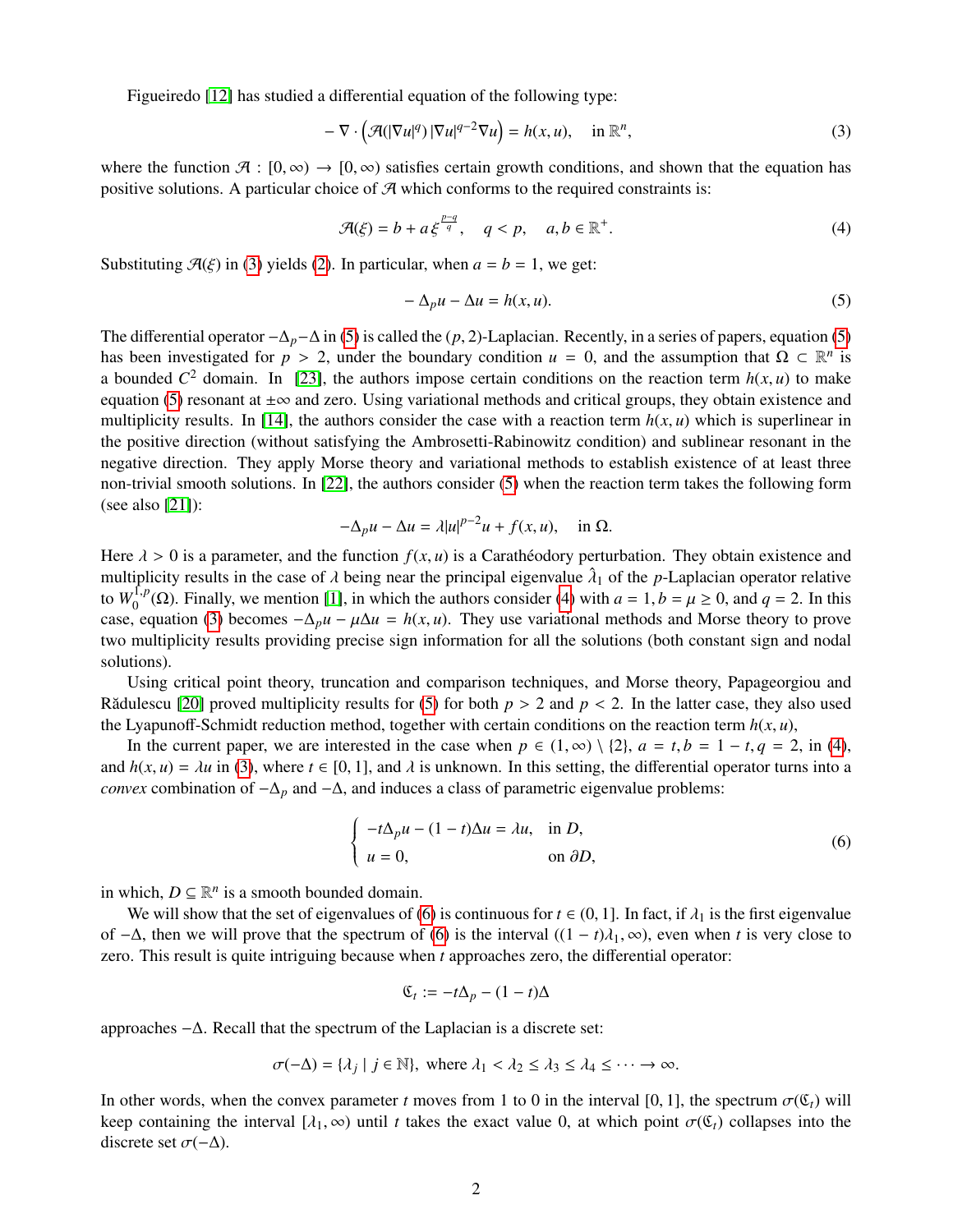In two recent papers [\[19,](#page-12-11) [10\]](#page-12-12), the following eigenvalue problem has been investigated:

$$
\begin{cases}\n-\Delta_p u - \Delta u = \lambda u, & \text{in } D, \\
\frac{\partial u}{\partial y} = 0, & \text{on } \partial D,\n\end{cases}
$$

where *ν* denotes the unit outward normal to the boundary  $\partial D$ . In [\[19\]](#page-12-11), the author considers the case  $p > 2$ , and proves that the spectrum is  $\{0\} \cup (\lambda_1, \infty)$ , where:

$$
\lambda_1 = \inf_{\{u \in W^{1,p}(D) \setminus \{0\}, \int_D u \, dx = 0\}} \frac{\int_D |\nabla u|^2 dx}{\int_D u^2 dx}
$$

On the other hand, in [\[10\]](#page-12-12), the authors prove that when  $p \in (1, 2)$ , the spectrum is  $\{0\} \cup (\lambda_1^N, \infty)$ , where  $\lambda_1^N$  denotes the first non zero eigenvalue of  $-\Delta$  with respect to the Neumann boundary condition. Note denotes the first non-zero eigenvalue of −∆ with respect to the Neumann boundary condition. Note that when  $p > 2$ ,  $W^{1,p}(D) \subseteq W^{1,2}(D)$ , hence  $\lambda_1^N \leq \lambda_1$ .<br>Our approach toward solving the eigenv

Our approach toward solving the eigenvalue problem [\(6\)](#page-1-3) differs from the ones taken in [\[19\]](#page-12-11) and [\[10\]](#page-12-12), in that ours is based on the *fibering method* that was introduced in the early 1990s by S. Pohozaev [\[24\]](#page-12-13), whereas the approach in [\[19\]](#page-12-11) is based on the direct method of calculus of variations, and in [\[10\]](#page-12-12), the Nehari-manifold. The fibering method is more powerful than that of the Nehari-manifold, as it is applicable to a much broader range of boundary value problems than we discuss here (see, e. g., [\[28,](#page-12-14) [29\]](#page-13-3)).

The following is a summary of what is known about the spectrum of some of the related operators:

- (i)  $\sigma(-\Delta) = \{\lambda_j \mid j \in \mathbb{N}\}\)$ , in which  $\lambda_1 < \lambda_2 \le \lambda_3 \le \lambda_4 \le \cdots \to \infty$ , with respect to both Dirichlet and Neumann boundary conditions. In the latter case,  $\lambda_1 = 0$  and  $\lambda_2 < \lambda_3$ . Neumann boundary conditions. In the latter case,  $\lambda_1 = 0$  and  $\lambda_2 < \lambda_3$ .
- (ii)  $\sigma(-\Delta_p \Delta) = \begin{cases} {0} \cup (\lambda_1, \infty), & 2 < p, \\ {0} \cup (\lambda_1^N, \infty), & 1 < p \end{cases}$  ${0}$  ∪  $({\lambda}_1^N, \infty)$ ,  $1 < p < 2$ , with respect to the Neumann boundary conditions.
- (iii)  $\sigma(-\Delta_p) \subseteq [0, \infty)$ , provided that  $p \in (\frac{2n}{n+1})$ <br>this case, the zero eigenvalue is isolated  $\frac{2n}{n+2}$ ,  $\infty$ ) \ {2}, with respect to the Neumann boundary conditions. In this case, the zero eigenvalue is isolated.

#### 1.1 Our main results

The current paper has three main theorems. We will present the proofs in Sections [2](#page-3-0) and [3.](#page-9-0) The first of these theorems is:

<span id="page-2-0"></span>**Theorem 1.1.** *Let p* ∈ (1, ∞) \ {2}*, t* ∈ (0, 1)*, and assume that*  $\lambda_1$  *denotes the first eigenvalue of* −∆ *with respect to the Dirichlet boundary condition on*  $\partial D$ *. Then*  $\sigma(\mathfrak{C}_t) = ((1-t)\lambda_1, \infty)$ *.* 

Figure [1](#page-3-1) on the following page depicts the claim of Theorem [1.1.](#page-2-0) We prove the theorem using variational methods. For this purpose, we will consider an energy functional associated with [\(6\)](#page-1-3), and prove that the critical points of this functional will give rise to non-trivial solutions of [\(6\)](#page-1-3). For  $p > 2$ , the energy functional is coercive, hence the direct method applies. The main challenge lies in the case  $p < 2$ , where the lack of coercivity renders the direct method ineffective. Hence, we shall apply the fibering method.

In Section [3,](#page-9-0) we will derive *a priori* bounds and regularity results on the eigenfunctions. We will show that the behavior of the eigenfunctions are totally different between the cases of  $p > 2$  and  $p \in (1, 2)$ :

<span id="page-2-1"></span>**Theorem 1.2.** Assume that  $p \in (2, ∞)$ , and let  $u \in W_0^{1,p}(D)$  be a non-trivial solution of [\(6\)](#page-1-3). Then the following hold: *hold:*

- *(i)*  $u \in C^{2,\alpha}_{loc} \cap L^{\infty}(D)$ , and  $u \in C^{\infty}(D \setminus {\nabla u = 0})$ .
- $(iii)$   $||u||_{W_0^{1,p}(D)} \leq \left(\frac{\lambda (1-t)\lambda_1}{\lambda_1 t}\right)$  $\lambda_1 t$  $\int_1^{1/(p-2)} |D|^{1/p}$ .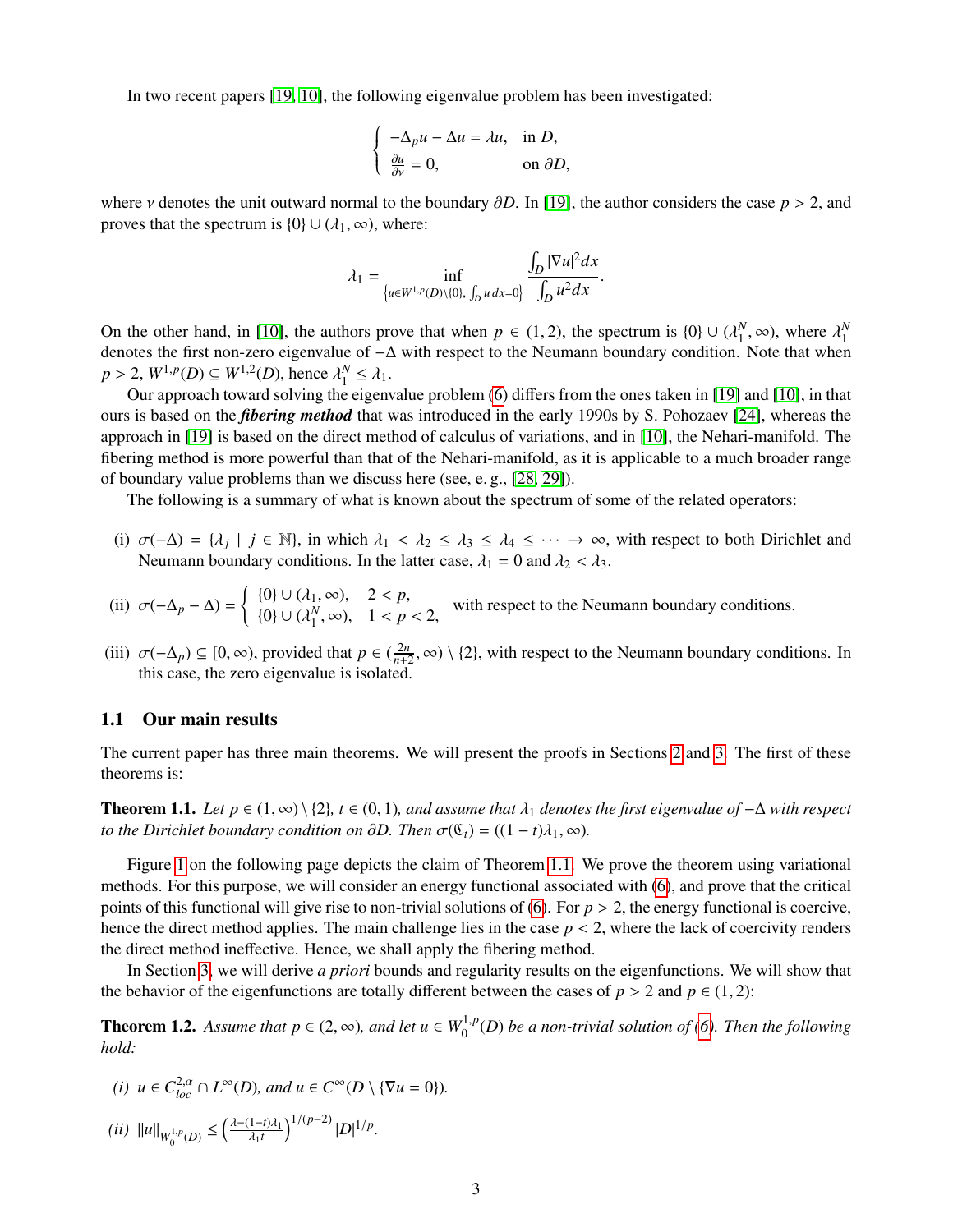<span id="page-3-1"></span>Figure 1 Dynamics of the spectrum as *<sup>t</sup>* ranges over [0, 1].



 $(iii)$  sup<sub>D</sub>  $|u| \leq \frac{C}{\lambda^{1/2}}$  $\lambda_1^{1/2}$  $\left( \frac{\lambda-(1-t)\lambda_1}{\lambda_1 t} \right)$  $\lambda_1 t$  $\int_0^{1/(p-2)} |D|^{1/2}$  $\int_0^{1/(p-2)} |D|^{1/2}$  $\int_0^{1/(p-2)} |D|^{1/2}$ . *In particular*, sup<sub>*D*</sub> |*u*| → 0 *as*  $\lambda \downarrow (1-t)\lambda_1$ .<sup>1</sup>

<span id="page-3-3"></span>**Theorem 1.3.** Assume that  $p \in (1, 2)$  and let  $u \in W_0^{1,2}(D)$  solve [\(6\)](#page-1-3). Then the following hold:

- *(i)*  $u \in C^{1,\alpha}_{loc} \cap L^{\infty}(D)$ , and  $u \in C^{\infty}(D \setminus {\nabla u = 0})$ .
- *(ii) For any non-trivial solution u, there is a constant*  $C = C(\lambda, p, n, D)$  *such that:*

$$
||u||_{W_0^{1,p}(D)} \ge \left(\int_D |u|^p \ dx\right)^{1/p} \ge C\left(\frac{t\lambda_p}{\lambda - \lambda_1(1-t)}\right)^{1/(2-p)}
$$

*Moreover,*  $C > 0$  *if*  $\lambda > 0$ *.* 

 $(iii)$  sup<sub>D</sub>  $|u| \rightarrow \infty$  *as*  $\lambda \downarrow (1-t)\lambda_1$ .

# <span id="page-3-0"></span>2 Proof of Theorem [1.1.](#page-2-0)

Definition 2.1. Eigenpairs of [\(6\)](#page-1-3) are defined as follows:

 $p > 2$ : We say that  $(\lambda, u) \in \mathbb{R} \times (W_0^{1,p}(D) \setminus \{0\})$  is an eigenpair of [\(6\)](#page-1-3) provided that the following integral equation holds: equation holds:

$$
t\int_D |\nabla u|^{p-2}\nabla u\cdot \nabla v\,dx + (1-t)\int_D \nabla u\cdot \nabla v\,dx = \lambda \int_D uv\,dx, \quad \forall v \in W_0^{1,p}(D).
$$

 $p \in (1, 2)$ : We say that  $(\lambda, u) \in \mathbb{R} \times (W_0^{1,2}(D) \setminus \{0\})$  is an eigenpair of [\(6\)](#page-1-3) provided that the following integral equation holds: equation holds:

$$
t\int_{D} |\nabla u|^{p-2} \nabla u \cdot \nabla v \, dx + (1-t) \int_{D} \nabla u \cdot \nabla v \, dx = \lambda \int_{D} uv \, dx, \quad \forall v \in W_0^{1,2}(D).
$$

<span id="page-3-2"></span><sup>1</sup>Here,  $C$  is as in Lemma [3.1](#page-9-1) on page [10.](#page-9-1)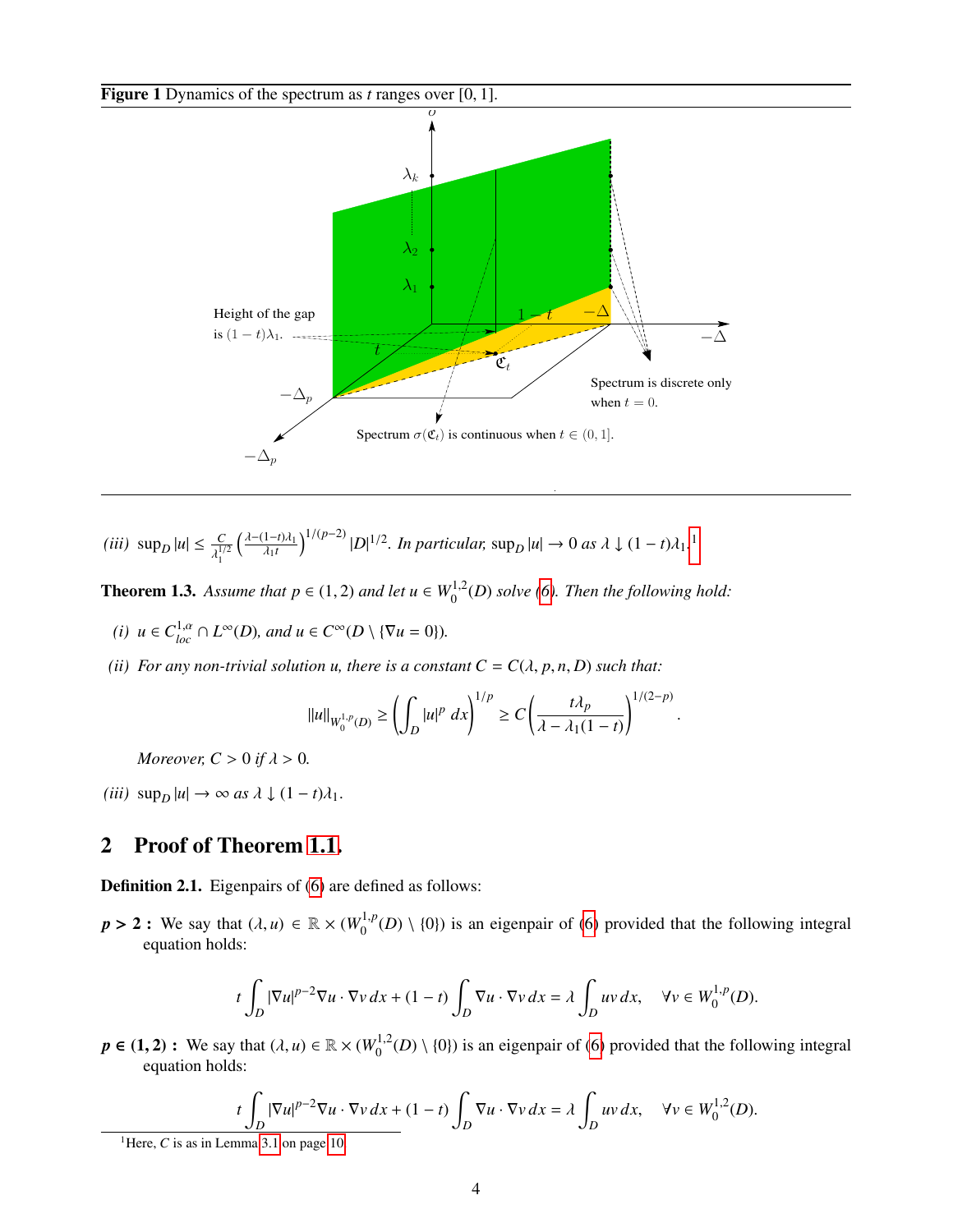Now, suppose that  $(\lambda, u)$  is an eigenpair of [\(6\)](#page-1-3), and  $t \in (0, 1)$ . From (6), we obtain:

$$
t\int_D |\nabla u|^p\,dx + (1-t)\int_D |\nabla u|^2\,dx = \lambda \int_D u^2\,dx,
$$

which implies that  $(1 - t) \int_D |\nabla u|^2 dx < \lambda \int_D u^2 dx$ . On the other hand, for the first eigenvalue  $\lambda_1$  of  $-\Delta$  with Dirichlat have democratising an 3D and have  $\lambda_2$  and  $\lambda_3$  of  $\Delta$  and  $\Delta$  and  $\Delta$ Dirichlet boundary conditions on  $\partial D$ , we have  $\lambda_1 \int_D u^2 dx \le \int_D |\nabla u|^2 dx$  $\lambda_1 \int_D u^2 dx \le \int_D |\nabla u|^2 dx$  $\lambda_1 \int_D u^2 dx \le \int_D |\nabla u|^2 dx$ .<sup>2</sup> So, we deduce that  $(1 - t)\lambda_1 < \lambda$ .<br>In other words if  $\lambda \in [0, (1 - t)\lambda_1]$  then  $\lambda \notin \sigma((0, 1)$  in which  $\sigma((0, 1)$  denotes the spectrum of  $-t\lambda$ .

In other words, if  $\lambda \in [0, (1 - t)\lambda_1]$  then  $\lambda \notin \sigma(\mathfrak{C}_t)$ , in which  $\sigma(\mathfrak{C}_t)$  denotes the spectrum of  $-t\Delta_p - (1 - t)\Delta$ with Dirichlet boundary conditions on  $\partial D$ . In what follows, we will prove that every  $\lambda > (1 - t)\lambda_1$  is indeed an eigenvalue.

#### 2.1 Proof of Theorem [1.1](#page-2-0) for *<sup>p</sup>* > <sup>2</sup>

The proof for  $p > 2$  is straightforward, see also [\[25\]](#page-12-15). Henceforth, we fix  $t \in (0, 1)$  and  $\lambda > (1 - t)\lambda_1$ . Note that there exists a function  $\psi \in W_0^{1,2}(D)$  for which:

$$
\lambda_1 < \frac{\int_D |\nabla \psi|^2 \, dx}{\int_D \psi^2 \, dx} < \frac{\lambda}{1 - t}
$$

Since  $C_0^{\infty}$  $\int_0^\infty$ (*D*) is dense in  $W_0^{1,2}(D)$ , we can find  $\phi \in C_0^\infty$  $\int_0^\infty$ (*D*) such that:

<span id="page-4-2"></span>
$$
\lambda_1 < \frac{\int_D |\nabla \phi|^2 \, dx}{\int_D \phi^2 \, dx} < \frac{\lambda}{1 - t}.\tag{7}
$$

Note that  $\phi \in W_0^{1,p}(D)$ .

Remember that our task is to prove that  $\lambda$  is an eigenvalue of [\(6\)](#page-1-3). Consider the functional  $\Phi : W_0^{1,p}(D) \to \mathbb{R}$ :

$$
\Phi(u) \coloneqq \frac{t}{p} \int_D |\nabla u|^p \, dx + \frac{1-t}{2} \int_D |\nabla u|^2 \, dx - \frac{\lambda}{2} \int_D u^2 \, dx.
$$

Since  $p > 2$ , the functional  $\Phi$  is coercive. Now, consider the minimization problem:

<span id="page-4-1"></span>
$$
\inf_{u \in W_0^{1,p}(D)} \Phi(u) =: m. \tag{8}
$$

Let  $(u_n)$  be a minimizing sequence for [\(8\)](#page-4-1). Since  $\Phi$  is coercive, there exists a function  $u \in W_0^{1,p}(D)$ , and a subsequence of  $(u_n)$ —still denoted  $(u_n)$ —such that  $u_n \to u$  in  $W_0^{1,p}(D)$  and in  $W_0^{1,2}(D)$ . From the compact embedding<br> $W_0^{1,2}(D) \to L^2(D)$  is follows that  $u_n \to u$  in  $L^2(D)$ . Observe that  $\Phi$  is weakly lawn soni sentiments  $W_0^{1,2}(D) \to L^2(D)$ , it follows that  $u_n \to u$  in  $L^2(D)$ . Observe that  $\Phi$  is weakly lower semi-continuous. So,  $\Phi(u) \leq \liminf_{n \to \infty} \Phi(u_n) = m$ . This implies  $\Phi(u) = m$ . For *u* to qualify as an eigenfunction corresponding to  $\lambda$ , it has to be non-trivial, i. e.,  $u \neq 0$ . In that case,  $(\lambda, u)$  will be an eigenpair of [\(6\)](#page-1-3), because  $\Phi \in C^1(W_0^{1,p}(D), \mathbb{R})$ .

To seek a contradiction, we assume that  $m = 0$ , which implies that  $\Phi(\nu) \ge 0$  for every  $\nu \in W_0^{1,p}(D)$ . So, it suffices to find a  $v \in W_0^{1,p}(D)$  such that  $\Phi(v) < 0$ . Let  $\xi > 0$ , and consider  $\xi \phi$ , where  $\phi \in W_0^{1,p}(D)$  is the function satisfying (7). We have: satisfying [\(7\)](#page-4-2). We have:

<span id="page-4-3"></span>
$$
\Phi(\xi\phi) = \frac{t\xi^p}{p} \int_D |\nabla\phi|^p dx + \frac{(1-t)\xi^2}{2} \int_D |\nabla\phi|^2 dx - \frac{\lambda\xi^2}{2} \int_D \phi^2 dx
$$
  

$$
\leq \frac{t\xi^p}{p} \int_D |\nabla\phi|^p dx + \frac{\xi^2}{2} N,
$$
 (9)

where, according to [\(7\)](#page-4-2):

$$
N := (1 - t) \int_D |\nabla \phi|^2 dx - \lambda \int_D \phi^2 dx < 0.
$$

<span id="page-4-0"></span><sup>&</sup>lt;sup>2</sup>Note that if  $p > 2$ , then  $W_0^{1,p}(D) \subseteq W_0^{1,2}(D)$ . Hence, regardless of which value *p* takes, we would have  $u \in W_0^{1,2}(D)$ .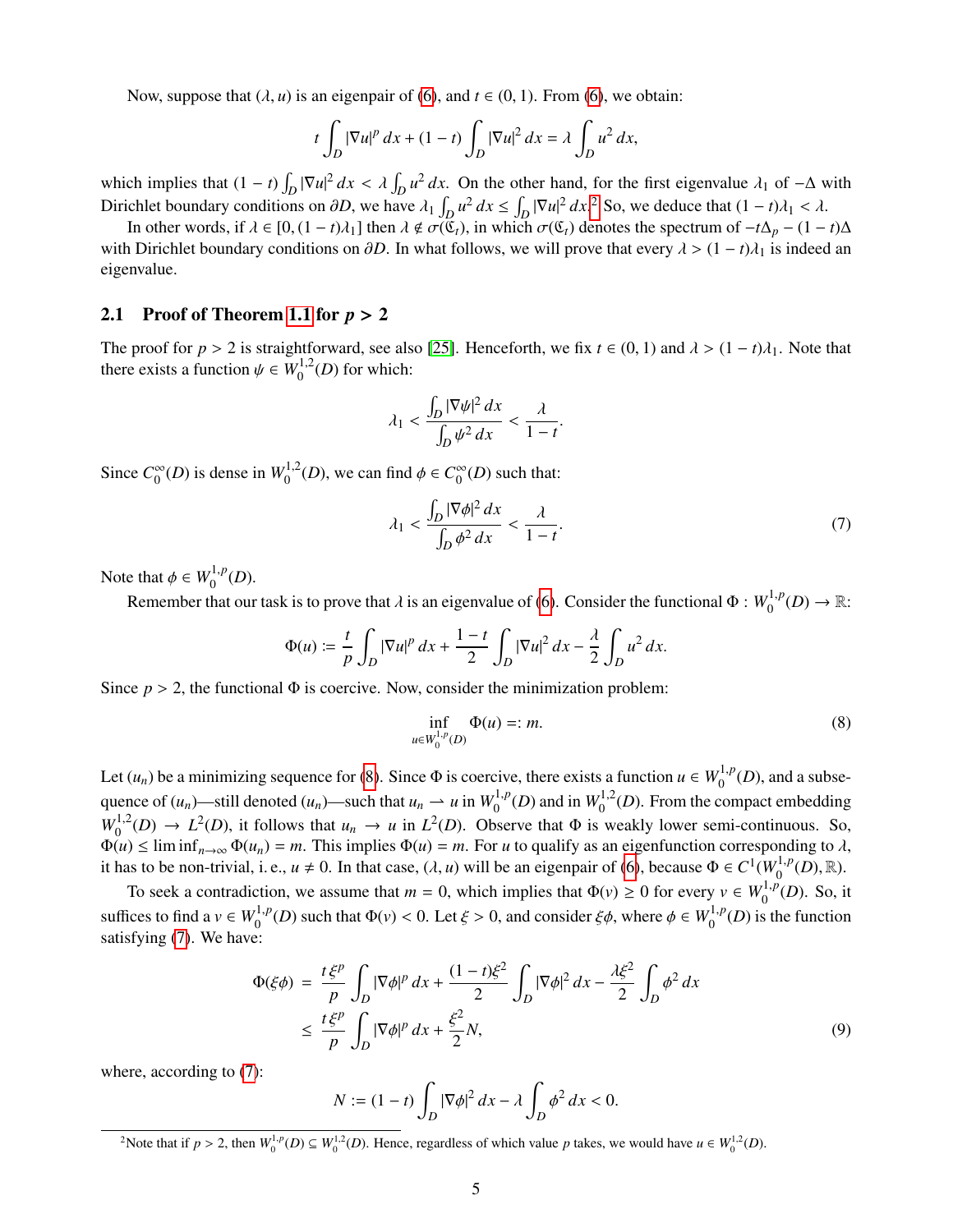We choose  $\xi$  such that

$$
\xi < \left(\frac{-pN}{2t\int_D |\nabla \phi|^p dx}\right)^{\frac{1}{p-2}}
$$

This choice of  $\xi$ , in conjunction with [\(9\)](#page-4-3), guarantees  $\Phi(\xi \phi) < 0$ , which is in contradiction with  $m = 0$ . This completes the proof of the theorem for  $n > 2$ completes the proof of the theorem for  $p > 2$ .

#### 2.2 Proof of Theorem [1.1](#page-2-0) for 1 < *<sup>p</sup>* < <sup>2</sup>

Since  $p < 2$ , the appropriate function space would be  $W_0^{1,2}(D)$ . Note that in this case  $W_0^{1,2}(D) \subseteq W_0^{1,p}(D)$ . Henceforth,  $\|\cdot\|_{1,p}$  denotes the norm in  $W_0^{1,p}(D)$ , i. e.:

$$
||u||_{1,p} := \left(\int_D |\nabla u|^p \ dx\right)^{\frac{1}{p}}.
$$

The notation  $||u||_p$ , as usual, is used for denoting the  $L^p(D)$ -norm. Let us introduce

$$
H(u) \coloneqq \lambda \int_D u^2 \ dx - (1-t) \int_D |\nabla u|^2 \ dx,
$$

and observe that *H* is a 2-homogeneous functional, i. e.,  $H(\xi u) = \xi^2 H(u)$ . We can write:

$$
\Phi(u) = \frac{t}{p} ||u||_{1,p}^p - \frac{1}{2}H(u).
$$

Unlike the case of  $p > 2$ , here,  $\Phi$  is not coercive. Hence, the direct method is not applicable. Instead, we use the fibering method as presented in the following theorem. We include the proof for the relevant insights it offers.

<span id="page-5-4"></span>**Theorem 2.1.** Let X be a real Banach space. Let  $M : \mathcal{U} \subseteq X \rightarrow \mathbb{R}$  be differentiable and satisfy the non*degeneracy condition:*

<span id="page-5-3"></span>
$$
\exists c \in \mathbb{R}, \forall u \in M^{-1}(c) : \langle M'(u), u \rangle \neq 0,
$$
\n(10)

*in which*  $U$  *is an open set and*  $M^{-1}(c) := \{u \in U \mid M(u) = c\}$ *. Let*  $\Phi \in C^1(X \setminus \{0\})$ *, and define*  $\Psi : \mathbb{R} \times X \to \mathbb{R}$ *by*  $\Psi(r, u) = \Phi(ru)$ . Suppose  $(\hat{r}, \hat{u}) \in \mathbb{R} \times M^{-1}(c)$ , with  $\hat{r}\hat{u} \neq 0$ , is a (constrained) critical point of  $\Psi$  relative to  $\mathbb{R} \times M^{-1}(c)$ . Then  $\hat{v} = \hat{r}\hat{u}$  is a non-zero critical point of  $\Phi$  *i*, a  $\mathbb{R} \times M^{-1}(c)$ . Then,  $\hat{v} = \hat{r}\hat{u}$  is a non-zero critical point of  $\Phi$ , i. e.  $\Phi'(\hat{v}) = 0$  in  $X^*$ .

*Proof.* Since  $(\hat{r}, \hat{u})$  is a critical point of Ψ relative to  $(\mathbb{R} \setminus \{0\}) \times M^{-1}(c)$ , we can apply the Lagrange multiplier rule that ensures existence of  $u \in \mathbb{R}$  such that: rule that ensures existence of  $\mu \in \mathbb{R}$  such that:

<span id="page-5-0"></span>
$$
\frac{\partial \Psi}{\partial r}(\hat{r}, \hat{u}) = 0,\tag{11}
$$

and

<span id="page-5-1"></span>
$$
\frac{\partial \Psi}{\partial u}(\hat{r}, \hat{u}) = \mu M'(\hat{u}), \quad \text{in } X^*.
$$
 (12)

 $\partial u^{(1)}$ ,  $\partial u^{(2)}$ ,  $\mu$ ,  $\mu$ ,  $\mu$ ,  $\mu$ ,  $\mu$ ,  $\mu$ ,  $\mu$ .<br>Equations [\(11\)](#page-5-0) and [\(12\)](#page-5-1) are called *the fibering equations*. From (12), we obtain:

$$
\langle \frac{\partial \Psi}{\partial u}(\hat{r}, \hat{u}), \hat{u} \rangle = \mu \langle M'(\hat{u}), \hat{u} \rangle.
$$

On the other hand, we have:

$$
\langle \frac{\partial \Psi}{\partial u}(\hat{r}, \hat{u}), \hat{u} \rangle = \hat{r} \langle \Phi'(\hat{r}\hat{u}), \hat{u} \rangle = \hat{r} \frac{\partial \Psi}{\partial r}(\hat{r}, \hat{u}).
$$

Thus, we get:

<span id="page-5-2"></span>
$$
\hat{r}\frac{\partial \Psi}{\partial r}(\hat{r}, \hat{u}) = \mu \langle M'(\hat{u}), \hat{u} \rangle.
$$
\n(13)

From [\(11\)](#page-5-0) and [\(13\)](#page-5-2) we deduce that  $\mu \langle M'(\hat{u}), \hat{u} \rangle = 0$ . Recalling the non-degeneracy condition [\(10\)](#page-5-3), we find that  $\mu = 0$ . Whence, from (12) we get  $\hat{\pi}^N(\hat{v}) = \frac{\partial \Psi}{\partial \hat{v}}(\hat{v}) = 0$ , for  $\hat{v} = \hat{v}\hat{v}$ , and  $\hat{$  $\mu = 0$ . Whence, from [\(12\)](#page-5-1) we get  $\hat{r}\Phi'(\hat{v}) = \frac{\partial \Psi}{\partial u}$  $\frac{\partial \Psi}{\partial u}(\hat{r}, \hat{u}) = 0$ , for  $\hat{v} = \hat{r}\hat{u}$ , and  $\hat{r} \neq 0$ . Therefore,  $\Phi'(\hat{v}) = 0$ , as desired.  $\Box$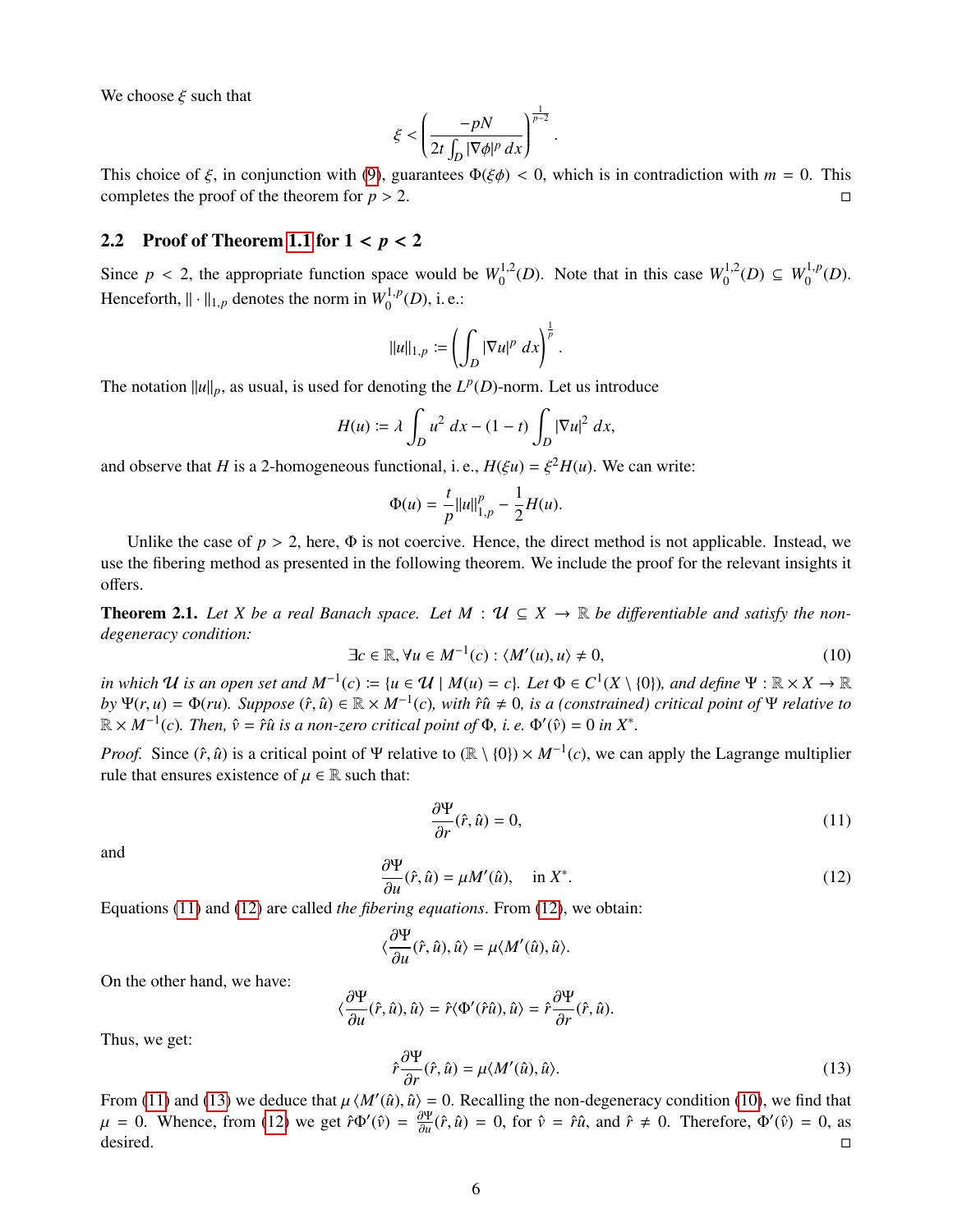For  $r \in \mathbb{R}$ ,  $\Phi(ru) = \frac{t|r|^p}{p}$  $\frac{r|^{p}}{p}$ || $u$ || $\frac{p}{1}$  $\frac{p}{1,p} - \frac{1}{2}$ <br>ith rest  $\frac{1}{2}r^2H(u)$ . Keeping an eye on the fibering equation [\(11\)](#page-5-0), we differentiate  $\Phi(ru)$ , and solve  $\partial_r \Phi(ru) = 0$  with respect to *r*. As a result, we get:

$$
t|r|^{p-2}r||u||_{1,p}^p-rH(u)=0,
$$

which, as  $r \neq 0$ , yields:

<span id="page-6-0"></span>
$$
|r| = \left(\frac{t||u||_{1,p}^p}{H(u)}\right)^{\frac{1}{2-p}}.\tag{14}
$$

Of course, a necessary condition for [\(14\)](#page-6-0) to make sense is that  $H(u)$  be positive. As r depends on  $u$ , we may refer to it as  $r(u)$ . Substituting  $r(u)$  back in  $\Phi(ru)$  gives us:

<span id="page-6-1"></span>
$$
\hat{\Phi}(u) := \Phi(r(u)u) = \left(\frac{1}{p} - \frac{1}{2}\right) \left(\frac{t||u||_{1,p}^p}{H(u)}\right)^{\frac{2}{2-p}} H(u).
$$
\n(15)

A quick check verifies that  $\hat{\Phi}$  is 0-homogeneous. By taking the fibering function

$$
M(u) := \frac{t||u||_{1,p}^p}{H(u)},
$$

from equation [\(15\)](#page-6-1), we obtain the special case:

$$
\forall u \in M^{-1}(1): \quad \hat{\Phi}(u) = \left(\frac{1}{p} - \frac{1}{2}\right) H(u). \tag{16}
$$

Note that for all  $u \in M^{-1}(1)$ , we have  $\langle H'(u), u \rangle = 2H(u)$ . Hence, the fibering function *M* satisfies the non-<br>degeneracy condition Indeed: degeneracy condition. Indeed:

$$
\forall u \in M^{-1}(1): \quad \langle M'(u), u \rangle = t \frac{p ||u||_{1,p}^p H(u) - ||u||_{1,p}^p \langle H'(u), u \rangle}{H^2(u)} = p - 2 \neq 0.
$$

On  $M^{-1}(1)$  we have  $H(u) = t||u||_1^p$  $_{1,p}^p$ , which implies that  $\hat{\Phi}|_{M^{-1}(1)}$  is non-negative. Hence, we consider the following minimization problem:

<span id="page-6-2"></span>
$$
\inf_{u \in M^{-1}(1)} \hat{\Phi}(u) =: m. \tag{17}
$$

We will show that [\(17\)](#page-6-2) is solvable. Once this goal is achieved, we will present an argument to prove that any minimizer is indeed an eigenfunction corresponding to  $\lambda$ , which of course will be the result we are seeking.

Our first step is to make sure  $M^{-1}(1)$  is non-empty.

**Lemma 2.2.** *The set*  $M^{-1}(1)$  *is non-empty.* 

*Proof.* Remember the condition  $\lambda > (1 - t)\lambda_1$ . From the variational formulation of  $\lambda_1$ , i.e.:

$$
\lambda_1 = \inf_{u \in W_0^{1,2}(D)} \frac{\int_D |\nabla u|^2 \, dx}{\int_D u^2 \, dx},
$$

we infer the existence of a function  $u \in W_0^{1,2}(D)$  such that:

$$
\lambda_1 < \frac{\int_D |\nabla u|^2 \, dx}{\int_D u^2 \, dx} < \frac{\lambda}{1 - t}.
$$

This means that *H*(*u*) > 0, and as a result, *M*(*u*) > 0. Though *u* itself may not belong to *M*<sup>−1</sup>(1), for  $\xi := (M_0 \frac{1}{2})$  $(M(u))^{\frac{1}{2-p}}$ , we have  $M(\xi u) = 1$ .  $□$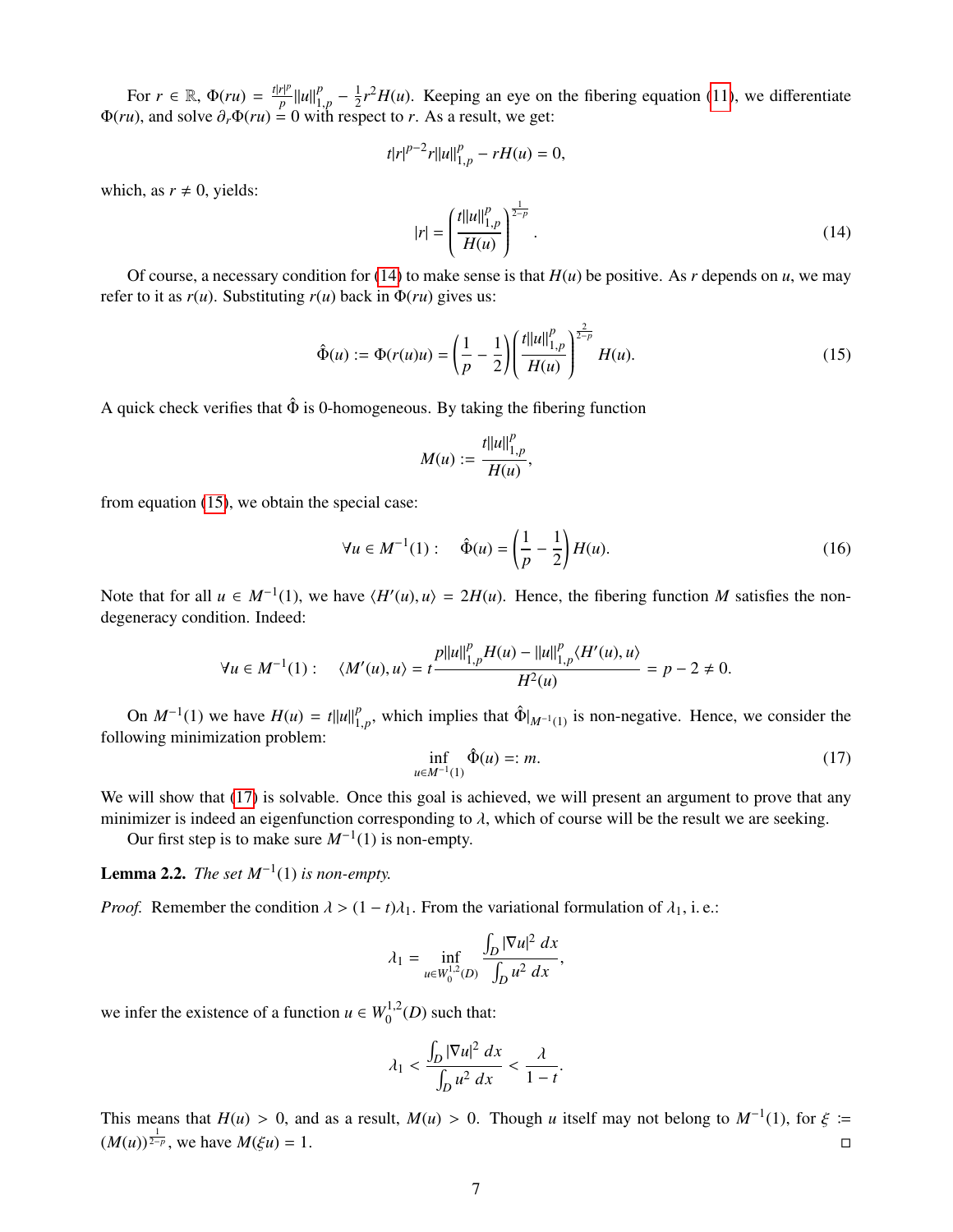We will have to deal with minimizing sequences for the minimization problem [\(17\)](#page-6-2). Our next step is proving that these sequences are bounded.

# <span id="page-7-2"></span>**Lemma 2.3.** Minimizing sequences of [\(17\)](#page-6-2) are bounded in  $W_0^{1,2}(D)$ .

*Proof.* Let us fix a minimizing sequence  $(u_n) \subseteq M^{-1}(1)$ , and assume that:

<span id="page-7-1"></span>
$$
\lim_{n \to \infty} \hat{\Phi}(u_n) = \lim_{n \to \infty} \left(\frac{1}{p} - \frac{1}{2}\right) H(u_n) = m.
$$
\n(18)

Since  $M(u_n) = 1$ , we have:

<span id="page-7-0"></span>
$$
t\int_{D} |\nabla u_n|^p \, dx + (1-t) \int_{D} |\nabla u_n|^2 \, dx - \lambda \int_{D} u_n^2 \, dx = 0. \tag{19}
$$

To seek a contradiction, we assume that  $(u_n)$  is not bounded. Hence, passing to a subsequence—still denoted as  $(u_n)$ —if necessary,  $\lim_{n\to\infty} ||u_n||_{1,2} = \infty$ . From [\(19\)](#page-7-0), we have  $(1-t)\int_D |\nabla u_n|^2 dx \le \lambda \int_D u_n^2 dx$ . As a result,  $\int_D u_n^2 dx \to \infty$  as well.

We set  $v_n := \frac{u_n}{\|u_n\|}$  $\frac{u_n}{\|u_n\|_2}$ , and keep in mind that  $||v_n||_2 = 1$ . From the last inequality, we get  $\int_D |\nabla v_n|^2 dx \le \frac{\lambda}{1-t}$ , hence  $(v_n)$  is bounded in  $W_0^{1,2}(D)$ . This implies the existence of  $v \in W_0^{1,2}(D)$ , and a subsequence of  $(v_n)$ —still denoted by  $(v_n)$ —such that:

$$
\begin{cases}\nv_n \rightharpoonup v & \text{in } W_0^{1,2}(D), \\
v_n \rightharpoonup v & \text{in } W_0^{1,p}(D), \\
v_n \rightharpoonup v & \text{in } L^2(D).\n\end{cases}
$$

Returning to [\(19\)](#page-7-0), dividing the entire equation by  $||u_n||_2^p$  $\sum_{i=1}^{p}$  and rearranging the terms, we get  $t \int_{D} |\nabla v_n|^p dx = \frac{H(u_n)}{||u_n||_2^p}$  $\frac{H(u_n)}{||u_n||_2^p}$ . 2 The right hand side tends to zero, because of [\(18\)](#page-7-1) and the fact that  $||u_n||_2 \to \infty$ . Therefore,  $\int_D |\nabla v_n|^p dx \to 0$ .

As  $v_n \to v$  in  $W_0^{1,p}(D)$ , by the weak lower semi-continuity of norms we infer that  $||v||_{1,p} \leq \liminf_{n \to \infty} ||v_n||_{1,p} =$ <br>thus  $v_0 = 0$  and as a consequence  $v_n \to 0$  in  $L^2(D)$ . However, this implies that  $||v||_{1,p} \to 0$ , which 0. Thus,  $v = 0$ , and as a consequence  $v_n \to 0$  in  $L^2(D)$ . However, this implies that  $||v_n||_2 \to 0$ , which is impos-<br>sible since  $||v_n||_2 = 1$  for every *n*. So, the minimizing sequence  $(u_n)$  must be bounded sible, since  $||v_n||_2 = 1$  for every *n*. So, the minimizing sequence  $(u_n)$  must be bounded.

#### Lemma 2.4. *The minimization problem [\(17\)](#page-6-2) has a non-zero solution.*

*Proof.* We consider a minimizing sequence  $(u_n)$ , and assume, for the time being, that  $m \neq 0$ . By Lemma [2.3,](#page-7-2)  $(u_n)$  is bounded in  $W_0^{1,2}(D)$ . So, there is a subsequence—still denoted  $(u_n)$ —and a function  $u \in W_0^{1,2}(D)$ , such that:

<span id="page-7-3"></span>
$$
\begin{cases}\n u_n \rightharpoonup u & \text{in } W_0^{1,2}(D), \\
 u_n \rightharpoonup u & \text{in } W_0^{1,p}(D), \\
 u_n \rightharpoonup u & \text{in } L^2(D).\n\end{cases}
$$
\n(20)

Note that since  $M(u_n) = 1$ , equation [\(19\)](#page-7-0) still holds, which together with [\(20\)](#page-7-3) implies:

<span id="page-7-4"></span>
$$
t\int_{D} |\nabla u|^{p} dx + (1-t) \int_{D} |\nabla u|^{2} dx - \lambda \int_{D} u^{2} dx \le 0.
$$
 (21)

Let us show that  $H(u) \neq 0$ . Assuming the contrary, [\(20\)](#page-7-3) leads to  $\limsup_{n\to\infty} H(u_n) \leq H(u) = 0$ . Since *H*(*u<sub>n</sub>*) ≥ 0, we infer lim sup<sub>*n*→∞</sub> *H*(*u<sub>n</sub>*) = 0. Whence, we can extract a subsequence—still denoted (*u<sub>n</sub>*)— such that  $\lim_{n\to\infty} H(u_n) = 0$ . This, in turn, implies  $\lim_{n\to\infty} \hat{\Phi}(u_n) = 0$ , so  $m = 0$ . This is a contradiction, hence  $H(u) \neq 0$ .

From [\(21\)](#page-7-4), we get  $M(u) \le 1$ . On the other hand, since  $(u_n) \subseteq M^{-1}(1)$ :

$$
\hat{\Phi}(u_n) = \left(\frac{1}{p} - \frac{1}{2}\right)t \int_D |\nabla u_n|^p dx.
$$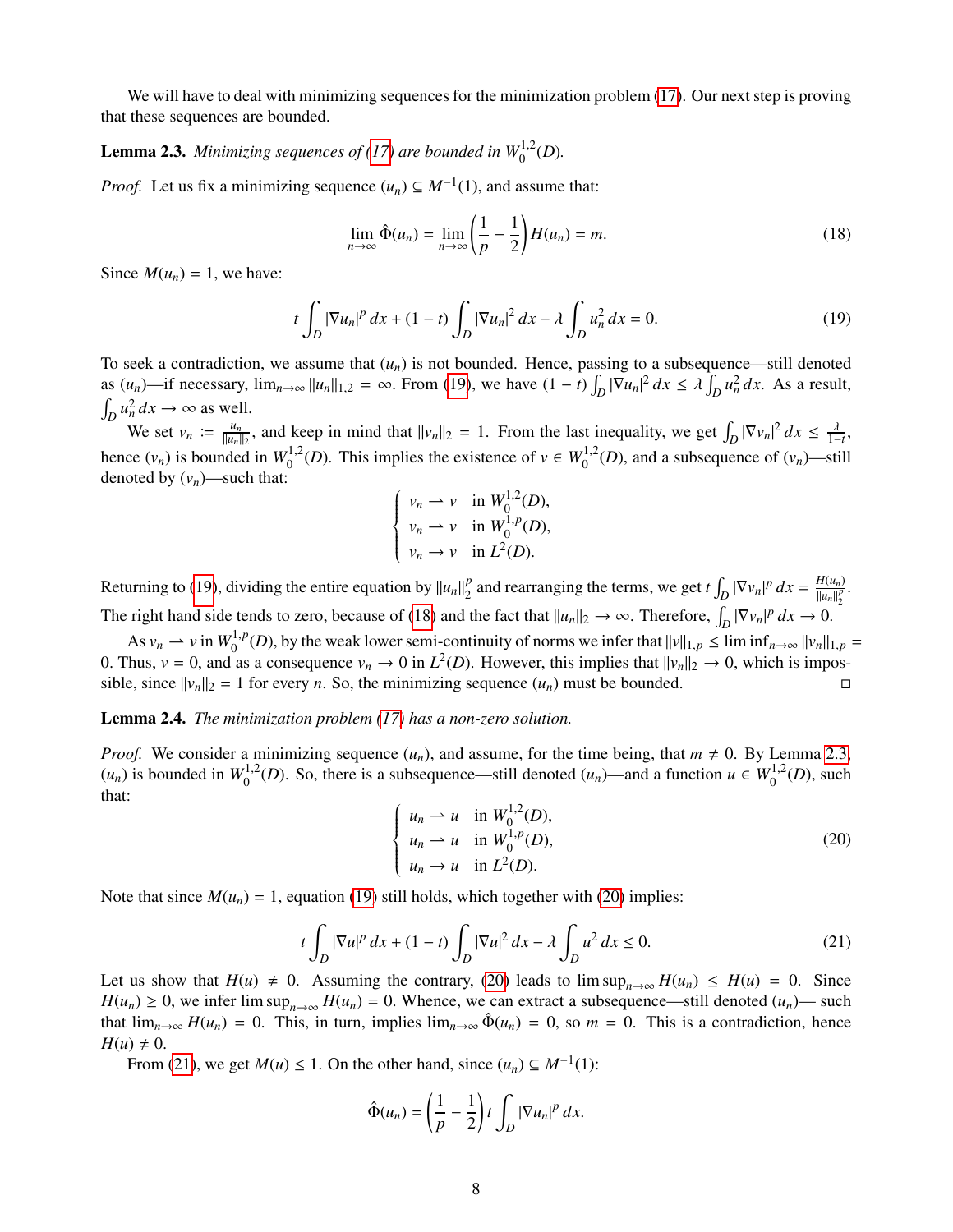This, in turn, implies that  $\hat{\Phi}(u) \le \liminf_{n \to \infty} \hat{\Phi}(u_n) = m$ . Thus, for *u* to be a solution of [\(17\)](#page-6-2), we need to show that in fact  $M(u) = 1$ . We already know that  $M(u) \le 1$ . Hence, in order to derive a contradiction let us assume that  $M(u) < 1$ . Then, by setting  $\xi = (M(u))^{\frac{1}{2-p}}$ , we would get  $M(\xi u) = 1$ . As  $\xi < 1$ , we have:

$$
\hat{\Phi}(\xi u) = \xi^2 \hat{\Phi}(u) \le \xi^2 m < m,
$$

where in the last inequality we have used the assumption  $m \neq 0$ . This is a contradiction.

So, to complete the proof we need to show that  $m \neq 0$ . Again, we seek a contradiction and assume that  $m = 0$ . Let  $(u_n)$  be a minimizing sequence. Then:

$$
\hat{\Phi}(u_n) = \left(\frac{1}{p} - \frac{1}{2}\right)t \int_D |\nabla u_n|^p \, dx \to 0. \tag{22}
$$

Since  $(u_n)$  is bounded in  $W_0^{1,2}(D)$ , it contains a subsequence—still denoted as  $(u_n)$ —such that:

<span id="page-8-0"></span>
$$
\begin{cases}\n u_n \rightharpoonup u & \text{in } W_0^{1,2}(D), \\
 u_n \rightharpoonup u & \text{in } W_0^{1,p}(D), \\
 u_n \rightharpoonup u & \text{in } L^2(D),\n\end{cases}
$$
\n(23)

for some  $u \in W_0^{1,2}(D)$ . From [\(21\)](#page-7-4), [\(23\)](#page-8-0), and the weak lower semi-continuity of the  $W_0^{1,2}(D)$ -norm we deduce that  $u = 0$ . Next, we set  $v_n = \frac{u_n}{||u_n||}$  $\frac{u_n}{||u_n||_2}$ , and remember that  $||v_n||_2 = 1$ . On the other hand, since  $H(u_n) > 0$ , we see that the sequence  $(v_n)$  is bounded in  $W_0^{1,2}(D)$ . Whence, it contains a subsequence—still denoted as  $(v_n)$ —such that:

<span id="page-8-3"></span>
$$
\begin{cases}\nv_n \to v & \text{in } W_0^{1,2}(D), \\
v_n \to v & \text{in } W_0^{1,p}(D), \\
v_n \to v & \text{in } L^2(D),\n\end{cases}
$$
\n(24)

for some  $v \in W_0^{1,2}(D)$ . Note that since  $(u_n) \subseteq M^{-1}(1)$ , we have:

<span id="page-8-1"></span>
$$
t\int_{D} |\nabla u_{n}|^{p} dx + (1-t) \int_{D} |\nabla u_{n}|^{2} dx - \lambda \int_{D} u_{n}^{2} dx = 0.
$$
 (25)

Dividing equation [\(25\)](#page-8-1) by  $||u_n||_2^2$  yields:

<span id="page-8-2"></span>
$$
t||u_n||_2^{p-2} \int_D |\nabla v_n|^p \, dx + (1-t) \int_D |\nabla v_n|^2 \, dx - \lambda = 0. \tag{26}
$$

Since  $(v_n) \subseteq W_0^{1,2}(D)$  is bounded, [\(26\)](#page-8-2) implies  $\int_D |\nabla v_n|^p dx \to 0$ . This, in conjunction with the Poincaré inequality, implies that  $v = 0$ . As a result, from [\(24\)](#page-8-3) we infer that  $v_n \to 0$  in  $L^2(D)$ . This is a contradiction since  $||v_n||_2 = 1.$ 

**Completing the proof of Theorem [1.1](#page-2-0) for**  $1 < p < 2$ **:** We achieve this by applying Theorem [2.1.](#page-5-4) Let  $r(u)$ be as in [\(14\)](#page-6-0), and set  $\hat{\Phi}(u) := \Phi(r(u)u)$ . The fibering function is  $M(u) := \frac{t ||u||_{1,p}^p}{H(u)}$ , where  $H(u) = \lambda \int_D u^2 dx - (1 - \lambda \int_D u^2) dx$ *t*)  $\int_D |\nabla u|^2 dx$ . As we have seen, the minimization problem

$$
\inf_{u \in M^{-1}(1)} \hat{\Phi}(u)
$$

is solvable. So, if  $\hat{u} \in M^{-1}(1)$  is a solution, then according to Theorem [2.1,](#page-5-4)  $\hat{v} := \hat{r}\hat{u}$  (with  $\hat{r} = r(\hat{u}) = 1$ ) is a critical point of Φ.

*Remark* 2.1. Note that since the minimizing sequence  $(u_n)$  can be assumed to be non-negative, the critical point  $\hat{u}$  turns out to be non-negative as well. As a result, by an application of the strong maximum principle (see, e. g.,  $[26]$ ) we deduce that  $\hat{u}$  is in fact strictly positive.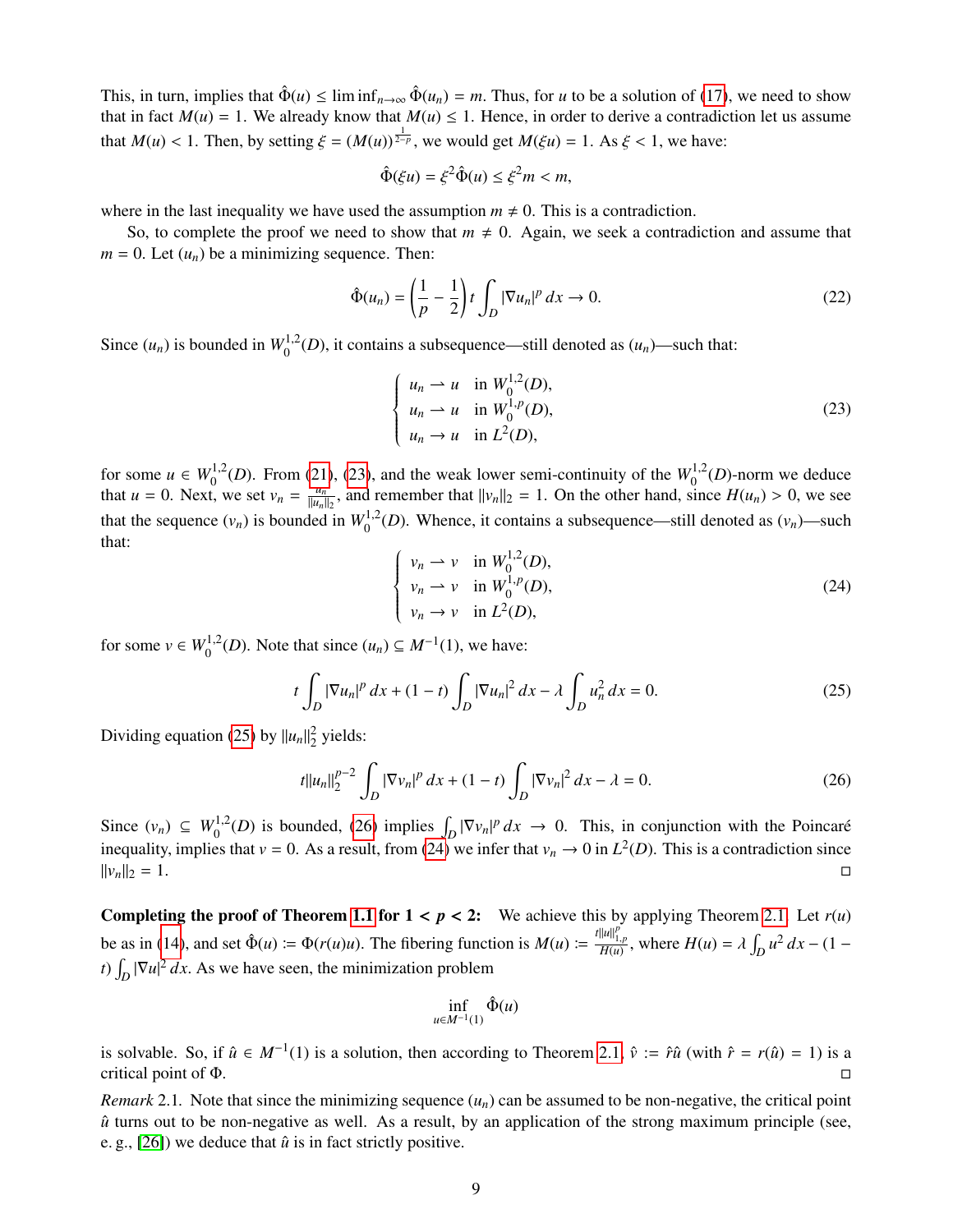# <span id="page-9-0"></span>3 A priori bounds, regularity, and proofs of theorems [1.2](#page-2-1) and [1.3](#page-3-3)

Remember that the appropriate spaces for solutions of [\(6\)](#page-1-3) are  $W_0^{1,2}(D)$  if  $p \in (1, 2)$ , and  $W_0^{1,p}(D)$  when  $p > 2$ .<br>The solution is the function *u* satisfying: The solution is the function *u* satisfying:

<span id="page-9-2"></span>
$$
t\int_{D} |\nabla u|^{p-2} \nabla u \cdot \nabla v \, dx + (1-t) \int_{D} \nabla u \cdot \nabla v \, dx = \lambda \int_{D} uv \, dx,\tag{27}
$$

for any  $v \in W_0^{1,2}(D)$  when  $p \in (1,2)$ , and for any  $v \in W_0^{1,p}(D)$  when  $p > 2$ . As is clear from Theorem [1.1,](#page-2-0) equation [\(6\)](#page-1-3) has a non trivial solution when  $\lambda > (1-t)\lambda_1$ . In what follows, we derive bounds for such solutions.<br>First, define  $u^+ := \max\{u, 0\}$  and  $u^- := \min\{u, 0\}$ First, define  $u^+ := \max\{u, 0\}$  and  $u^- := \min\{u, 0\}$ .<br>Note that the differential operator in (6) is a

Note that the differential operator in [\(6\)](#page-1-3) is a non-degenerate elliptic operator if  $p \ge 2$  and a singular one if  $p \in (1, 2)$ . Thus, we may employ established results to derive bounds [\[9,](#page-11-8) [15,](#page-12-17) [16\]](#page-12-18). We begin with some a priori supremum bound that holds for solutions of [\(6\)](#page-1-3).

<span id="page-9-1"></span>**Lemma 3.1 (Supremum Bound).** Let  $1 < p < \infty$ , and assume that u solves [\(6\)](#page-1-3). Then, there exists a constant  $C = C(t, \lambda, n, D)$  *such that:* 

$$
\sup_D |u| \le C ||u||_{L^2(D)}.
$$

*Moreover, if*  $0 < a < b < \infty$ *, then*  $0 < \inf_{a < \lambda < b} C \le \sup_{a < \lambda < b} C < \infty$ *.* 

*Proof.* The proof is a slight adaptation of the proof of Theorem 8.15 in [\[15\]](#page-12-17). Hence, we provide only a brief outline. Since both *u* and  $-u$  are solutions, it is enough to show the bound for  $u^+$ . Also, if *u* solves [\(6\)](#page-1-3), then  $u \in W_0^{1,2}(D)$  for  $1 < p < \infty$ .<br>
Let  $N > 0$  and  $\beta > 1$  and

Let *N* > 0 and  $\beta \ge 1$  and consider the functions  $H \in C^1([0, \infty))$  of the form:

$$
H(z) := \begin{cases} z^{\beta}, & \text{if } z \in [0, N), \\ \text{linear}, & \text{if } z \ge N. \end{cases}
$$

The proof relies on the use of the test function

$$
v = G(u^{+}) := \int_0^{u^{+}} |H'(s)|^2 ds.
$$

In general,  $v \in W_0^{1,2}(D)$ , and in particular, if  $p \ge 2$ , then  $v \in W_0^{1,p}(D)$ . Using *v* in [\(27\)](#page-9-2), we obtain:

$$
\int_{D} \left( t|\nabla u^{+}|^{p} + (1-t)|\nabla u^{+}|^{2} \right) G'(u^{+}) dx = \lambda \int_{D} uv \leq \lambda \int_{D} G'(u^{+})(u^{+})^{2} dx,
$$

since  $G(s) \leq sG'(s)$ . Disregarding the first term on the left hand side, we obtain:

$$
\int_D |\nabla H(u^+)|^2 dx \le \frac{\lambda}{1-t} \int_D \left(H'(u^+)u^+\right)^2 dx.
$$

The rest of the proof uses the Sobolev embedding and the Moser iteration to obtain the conclusion. The last part of the statement follows by keeping track of the constants in the proof.

Next, we discuss bounds for solutions. We begin with the case  $p > 2$ . From here on,  $\lambda_1$  denotes the first eigenvalue of <sup>−</sup>∆, and <sup>λ</sup>*<sup>p</sup>* denotes the first eigenvalue of <sup>−</sup>∆*p*, on *<sup>D</sup>*. We state the following Poincare´ inequalities:

<span id="page-9-3"></span>
$$
\begin{cases} \lambda_1 \int_D u^2 dx \le \int_D |\nabla u|^2 dx, & \forall u \in W_0^{1,2}(D), \\ \lambda_p \int_D |u|^p dx \le \int_D |\nabla u|^p dx, & \forall u \in W_0^{1,p}(D). \end{cases}
$$
\n(28)

Now, we present the proofs of theorems [1.2](#page-2-1) and [1.3:](#page-3-3)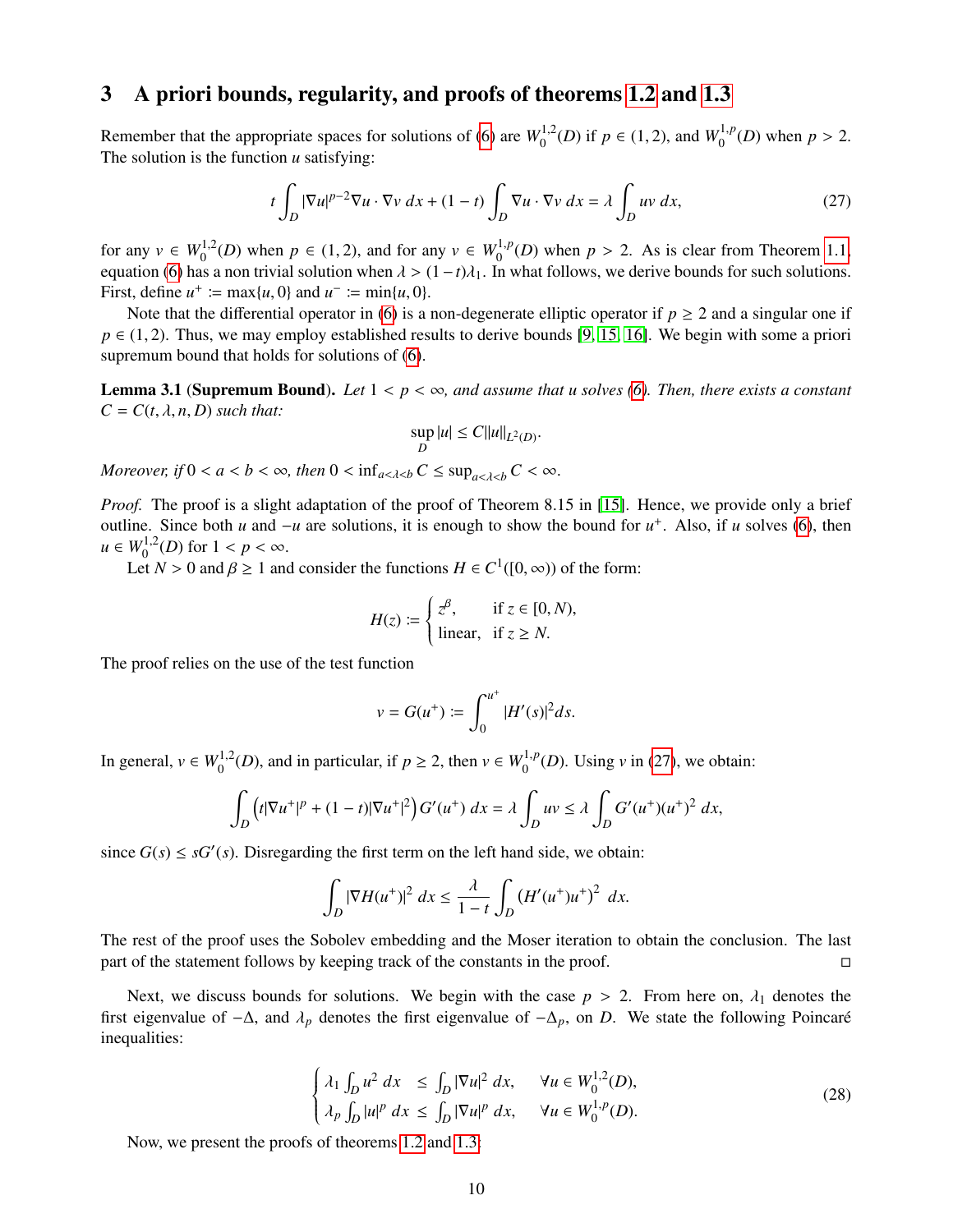### *Proof.* (Theorem [1.2\)](#page-2-1)

- (i) We recall Lemma [3.1](#page-9-1) and the results in [\[9,](#page-11-8) [16\]](#page-12-18). Thus,  $u \in C_{loc}^{1,\alpha} \cap L^{\infty}(D)$ . Since  $p > 2$ , the operator in [\(6\)](#page-1-3) is uniformly elliptic. Applying the Schauder estimates implies that  $u \in C_{loc}^{2,\alpha}(D)$ . In the set  $D \setminus {\$ one may differentiate and bootstrap to conclude  $u \in C^{\infty}$
- (ii) Using  $u$  as a test function in  $(27)$ , we obtain

<span id="page-10-0"></span>
$$
t\int_D |\nabla u|^p dx + (1-t)\int_D |\nabla u|^2 dx = \lambda \int_D u^2 dx.
$$
 (29)

We use the Poincaré inequality  $(28)$  on the right hand side of  $(29)$  to obtain:

<span id="page-10-1"></span>
$$
\int_{D} |\nabla u|^{p} dx \le \left(\frac{\lambda - (1 - t)\lambda_{1}}{\lambda_{1} t}\right) \int_{D} |\nabla u|^{2} dx.
$$
\n(30)

Applying the Hölder inequality, we get:

$$
\int_D |\nabla u|^2 dx \le \left(\int_D |\nabla u|^p dx\right)^{2/p} |D|^{(p-2)/p}
$$

Thus, [\(30\)](#page-10-1) leads to:

<span id="page-10-2"></span>
$$
\int_{D} |\nabla u|^{p} dx \le \left(\frac{\lambda - (1 - t)\lambda_{1}}{\lambda_{1}t}\right)^{p/(p-2)} |D|.
$$
\n(31)

The result follows by applying the Poincaré inequality in [\(28\)](#page-9-3).

(iii) We apply Lemma [3.1,](#page-9-1) the Poincaré inequality  $(28)$ , the Hölder inequality, and  $(31)$  to obtain:

$$
\sup_{D} |u| \leq C \left( \int_{D} u^{2} dx \right)^{1/2}
$$
  
\n
$$
\leq \frac{C}{\lambda_{1}^{1/2}} \left( \int_{D} |\nabla u|^{2} dx \right)^{1/2}
$$
  
\n
$$
\leq \frac{C}{\lambda_{1}^{1/2}} \left( \int_{D} |\nabla u|^{p} dx \right)^{1/p} |D|^{(p-2)/2p}
$$
  
\n
$$
\leq \frac{C}{\lambda_{1}^{1/2}} \left( \frac{\lambda - (1-t)\lambda_{1}}{\lambda_{1}t} \right)^{1/(p-2)} |D|^{1/2}
$$

which completes the proof.  $\Box$ 

#### *Proof.* (Theorem [1.3\)](#page-3-3)

- (i) We recall Lemma [3.1](#page-9-1) and [\[9,](#page-11-8) [16\]](#page-12-18). Thus,  $u \in C_{loc}^{1,\alpha} \cap L^{\infty}(D)$ . Since  $p < 2$ , the operator is uniformly allocated in the set  $D \setminus (\nabla u 0)$ . Applying the Schauder extincts we obtain that  $u \in C_{loc}^{2,\alpha}$ . Once again b elliptic in the set  $D \setminus {\nabla u = 0}$ . Applying the Schauder estimates, we obtain that  $u \in C^{2,\alpha}_{loc}$ . Once again by differentiating and bootstrapping we obtain  $u \in C^{\infty}$  in  $D \setminus {\nabla u = 0}$ .
- (ii) Use the test function  $u$  in [\(27\)](#page-9-2) and apply the Poincaré inequalities [\(28\)](#page-9-3) to obtain:

<span id="page-10-3"></span>
$$
\lambda_p \int_D |u|^p \, dx \le \int_D |\nabla u|^p \, dx \le \frac{\lambda - \lambda_1 (1 - t)}{t} \int_D u^2 \, dx. \tag{32}
$$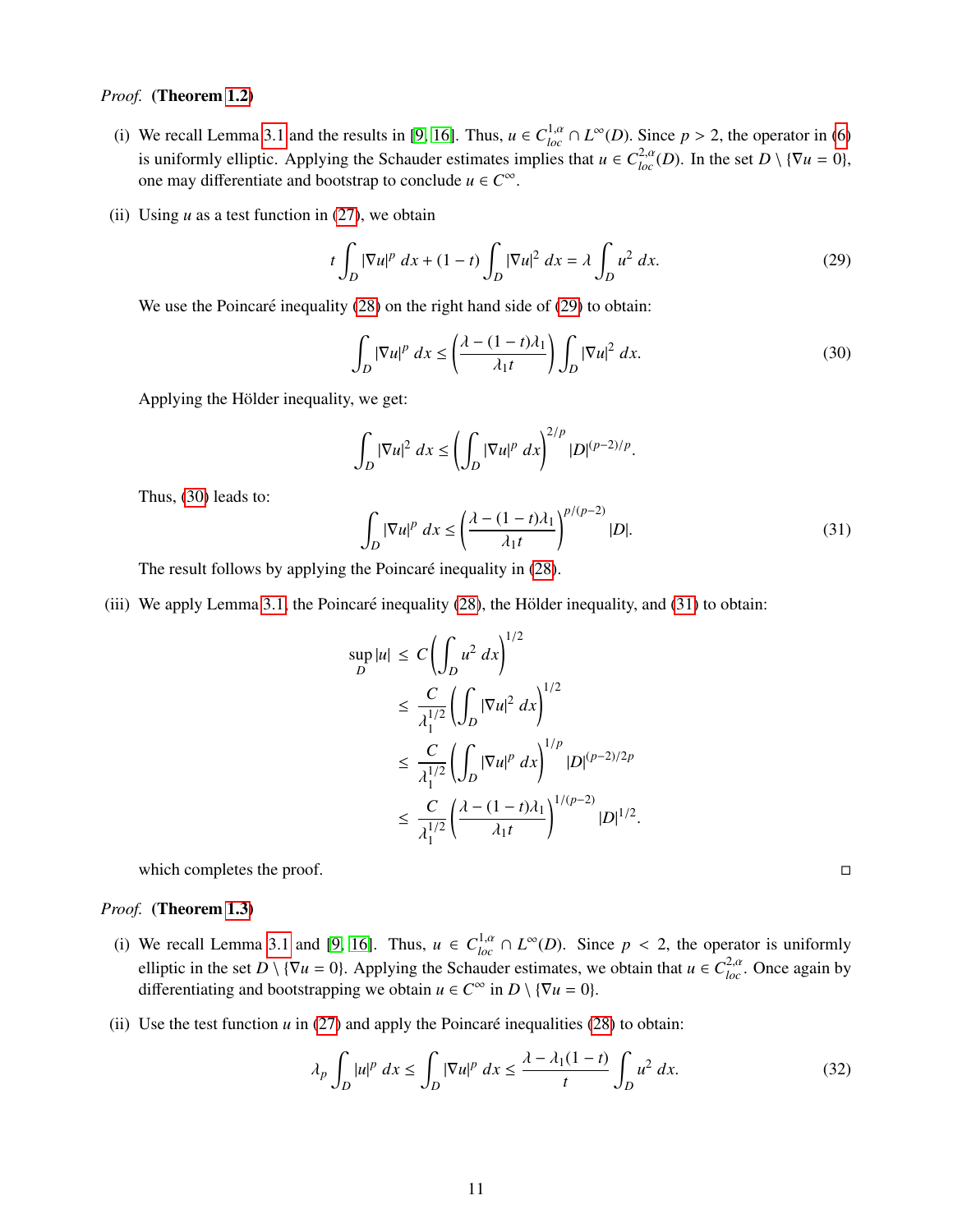Set *M*  $:= \sup_D |u|$ . From Lemma [3.1,](#page-9-1) for some  $C = C(\lambda, t, n, D)$ , we note that  $M^2 \le C^2 M^{2-p} \int_D |u|^p dx$ ,<br>implies that  $M \le C^{2/p}$ implying that  $M \leq C^{2/p} ||u||_{L^p(D)}$ . Next, by using this inequality, for an appropriate  $C_1 = C_1(C, p)$ , we get:

<span id="page-11-9"></span>
$$
\int_{D} u^{2} dx \le CM^{2-p} \int_{D} |u|^{p} dx
$$
\n
$$
\le C_{1} \left( \int_{D} |u|^{p} dx \right) \left( \int_{D} |u|^{p} dx \right)^{(2-p)/p}
$$
\n
$$
\le C_{1} \left( \int_{D} |u|^{p} dx \right)^{2/p} .
$$
\n(33)

By using [\(33\)](#page-11-9) in [\(32\)](#page-10-3) we obtain:

$$
\lambda_p \int_D |u|^p \ dx \le C_1 \left( \frac{\lambda - \lambda_1 (1-t)}{t} \right) \left( \int_D |u|^p \ dx \right)^{2/p}.
$$

After simplification, one gets:

$$
\int_D |u|^p\ dx \ge C_2 \left(\frac{t\lambda_p}{\lambda - \lambda_1(1-t)}\right)^{p/(2-p)},
$$

in which  $C_2 = C_2(\lambda, n, p, D)$ . Lemma [3.1](#page-9-1) implies that  $C_2 > 0$  if  $\lambda > 0$ .

(iii) Follows from:

$$
(\sup_{D} |u|) |D|^{1/p} \ge ||u||_{L^{p}(D)}
$$

 $\Box$ 

## References

- <span id="page-11-7"></span>[1] Aizicovici, S., Papageorgiou, N. S., and Staicu, V. Nodal solutions for (*p*, 2)-equations. *Trans. Amer. Math. Soc.*, 367(10):7343–7372, 2015.
- <span id="page-11-0"></span>[2] Aris, R. *Mathematical modelling techniques*, volume 24 of *Research notes in mathematics*. Pitman, 1978.
- <span id="page-11-5"></span>[3] Bartolo, R., Candela, A., and Salvatore, A. On a class of superlinear (*p*, *<sup>q</sup>*)-Laplacian type equations on R *<sup>N</sup>*. *J. Math. Anal. Appl.*, 438(1):29–41, 2016.
- <span id="page-11-1"></span>[4] Benci, V., D'Avenia, P., Fortunato, D., and Pisani, L. Solitons in several space dimensions: Derrick's problem and infinitely many solutions. *Arch. Ration. Mech. Anal.*, 154(4):297–324, Oct 2000.
- <span id="page-11-3"></span>[5] Chaves, M. F., Ercole, G., and Miyagaki, O. H. Existence of a nontrivial solution for a  $(p, q)$ -Laplacian equation with *p*-critical exponent in R *<sup>N</sup>*. *Bound. Value Probl.*, 236(1):15, 2014.
- <span id="page-11-4"></span>[6] Chaves, M. F., Ercole, G., and Miyagaki, O. H. Existence of a nontrivial solution for the  $(p, q)$ -Laplacian in R *<sup>N</sup>* without the Ambrosetti-Rabinowitz condition. *Nonlinear Analysis*, 114:133–141, 2015.
- <span id="page-11-6"></span>[7] Chen, C., Bao, J., and Song, H. Multiple solutions for a class of fractional  $(p, q)$ -Laplacian system in  $\mathbb{R}^N$ .<br>*I* Math, Phys. 59(3):031505, 2018 *J. Math. Phys.*, 59(3):031505, 2018.
- <span id="page-11-2"></span>[8] Cherfils, L. and Il'yasov, Y. On the stationary solutions of generalized reaction diffusion equations with *p*&*q*-Laplacian. *Commun. Pure Appl. Anal.*, 4(1):9–22, 2005.
- <span id="page-11-8"></span>[9] DiBenedetto, E. {C1} + local regularity of weak solutions of degenerate elliptic equations. *Nonlinear Anal.*, 7(8):827–850, 1983.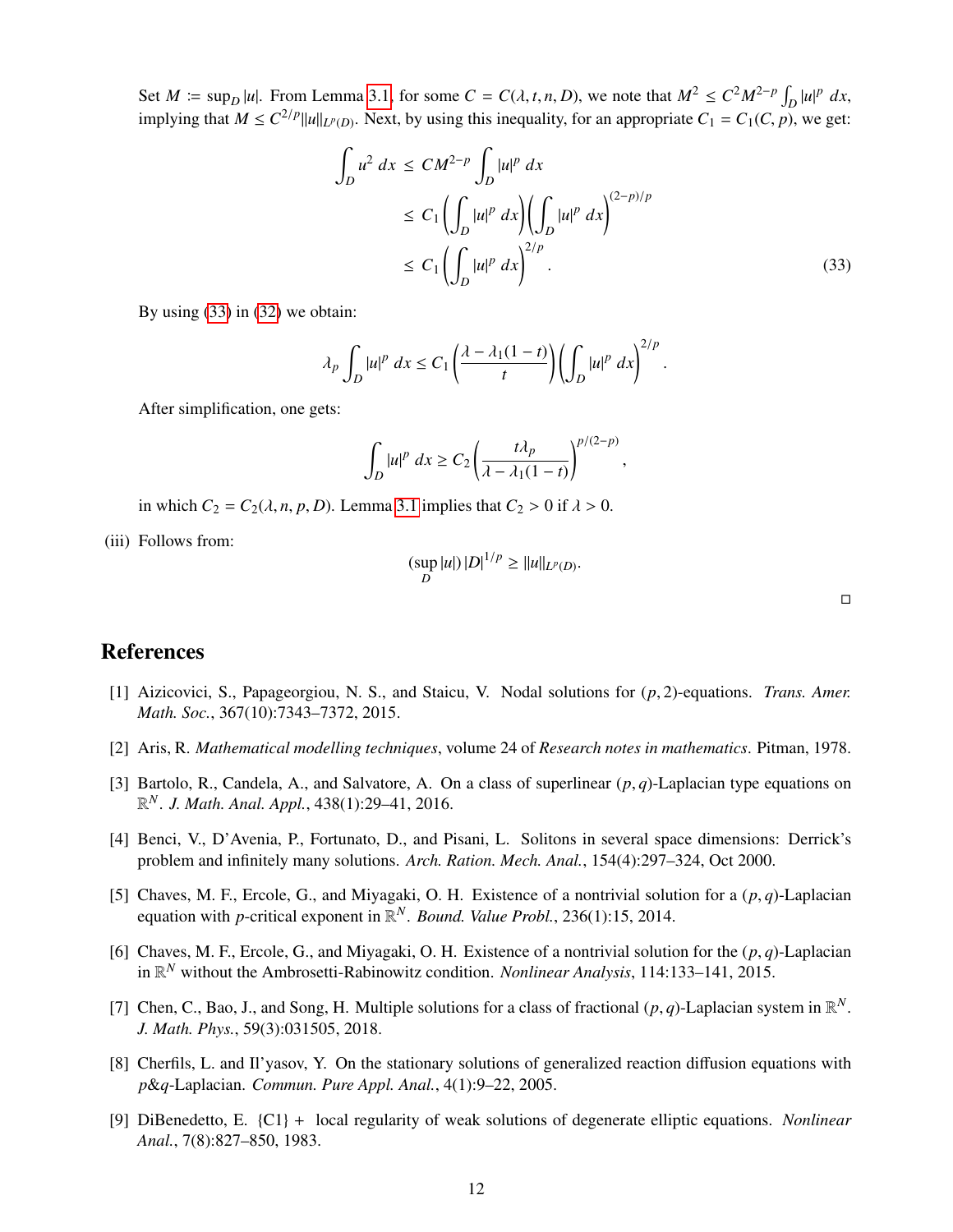- <span id="page-12-12"></span>[10] Fãrcãseanu, M., Mihãilescu, M., and Stancu-Dumitru, D. On the set of eigenvalues of some PDEs with homogeneous Neumann boundary condition. *Nonlinear Anal.*, 116(0):19–25, 2015.
- <span id="page-12-0"></span>[11] Fife, P. C. *Mathematical Aspects of Reacting and Di*ff*using Systems*. Lecture Notes in Biomathematics. Springer, 1979.
- <span id="page-12-5"></span>[12] Figueiredo, G. M. Existence of positive solutions for a class of *p*&*q* elliptic problems with critical growth on R *<sup>N</sup>*. *J. Math. Anal. Appl.*, 378(2):507–518, 2011.
- <span id="page-12-2"></span>[13] Figueiredo, G. M. Existence and multiplicity of solutions for a class of *p*&*q* elliptic problems with critical exponent. *Math. Nachr.*, 286(11-12):1129–1141, 2013.
- <span id="page-12-7"></span>[14] Gasiński, L. and Papageorgiou, N. S. Asymmetric  $(p, 2)$ -equations with double resonance. *Calc. Var. Partial Di*ff*erential Equations*, 56(3):88, 2017.
- <span id="page-12-17"></span>[15] Gilbarg, D. and Trudinger, N. S. *Elliptic Partial Di*ff*erential Equations of Second Order*. Springer-Verlag, 2001.
- <span id="page-12-18"></span>[16] Ladyzhenskaya, O. A. and Uraltseva, N. N. *Linear and Quasilinear Elliptic Equations*. Academic Press, 1968.
- <span id="page-12-4"></span>[17] Lv, Y. and Ou, Z.-Q. Existence of weak solutions for a class of (*p*, *<sup>q</sup>*)-Laplacian systems. *Bound. Value Probl.*, 2017(1):1–16, 2017.
- <span id="page-12-3"></span>[18] Mercuri, C. and Squassina, M. Global compactness for a class of quasi-linear elliptic problems. *Manuscripta Math.*, 140(1):119–144, 2013.
- <span id="page-12-11"></span>[19] Mihailescu, M. An eigenvalue problem possessing a continuous family of eigenvalues plus an isolated eigenvalue. *Commun. Pure Appl. Anal.*, 10:701–708, 2011.
- <span id="page-12-10"></span>[20] Papageorgiou, N. S. and Rădulescu, V. D. Qualitative phenomena for some classes of quasilinear elliptic equations with multiple resonance. *Appl. Math. Optim.*, 69(3):393–430, Jun 2014.
- <span id="page-12-9"></span>[21] Papageorgiou, N. S. and Rădulescu, V. D. Noncoercive resonant (p, 2)-equations. *Appl. Math. Optim.*, 76(3):621–639, 2017.
- <span id="page-12-8"></span>[22] Papageorgiou, N. S., Rădulescu, V. D., and Repovš, D. D. On a class of parametric  $(p, 2)$ -equations. *Appl. Math. Optim.*, 75(2):193–228, 2017.
- <span id="page-12-6"></span>[23] Papageorgiou, N. S., Rădulescu, V. D., and Repovš, D. D. Existence and multiplicity of solutions for resonant (*p*, 2)-equations. *Adv. Nonlinear Stud.*, 18(1):105–129, 2017.
- <span id="page-12-13"></span>[24] Pohozaev, S. I. The fibering method and its applications to nonlinear boundary value problem. *Rend. Istit. Mat. Univ. Trieste*, 31(1–2):235–305, 1999.
- <span id="page-12-15"></span>[25] Radulescu, V. and Chorfi, N. Continuous spectrum for some classes of (*p*, 2)-equations with linear or sublinear growth. *Miskolc Math. Notes*, 17(2):817–826, 2016.
- <span id="page-12-16"></span>[26] Serrin, J. On the strong maximum principle for quasilinear second order differential inequalities. *J. Funct. Anal.*, 5(2):184–193, 1970.
- <span id="page-12-1"></span>[27] Struwe, M. *Variational Methods: Applications to Nonlinear Partial Di*ff*erential Equations and Hamiltonian Systems*. Springer, fourth edition, 2008.
- <span id="page-12-14"></span>[28] Vélin, J. On an existence result for a class of  $(p, q)$ -gradient elliptic systems via a fibering method. *Nonlinear Anal.*, 75(16):6009–6033, 2012.